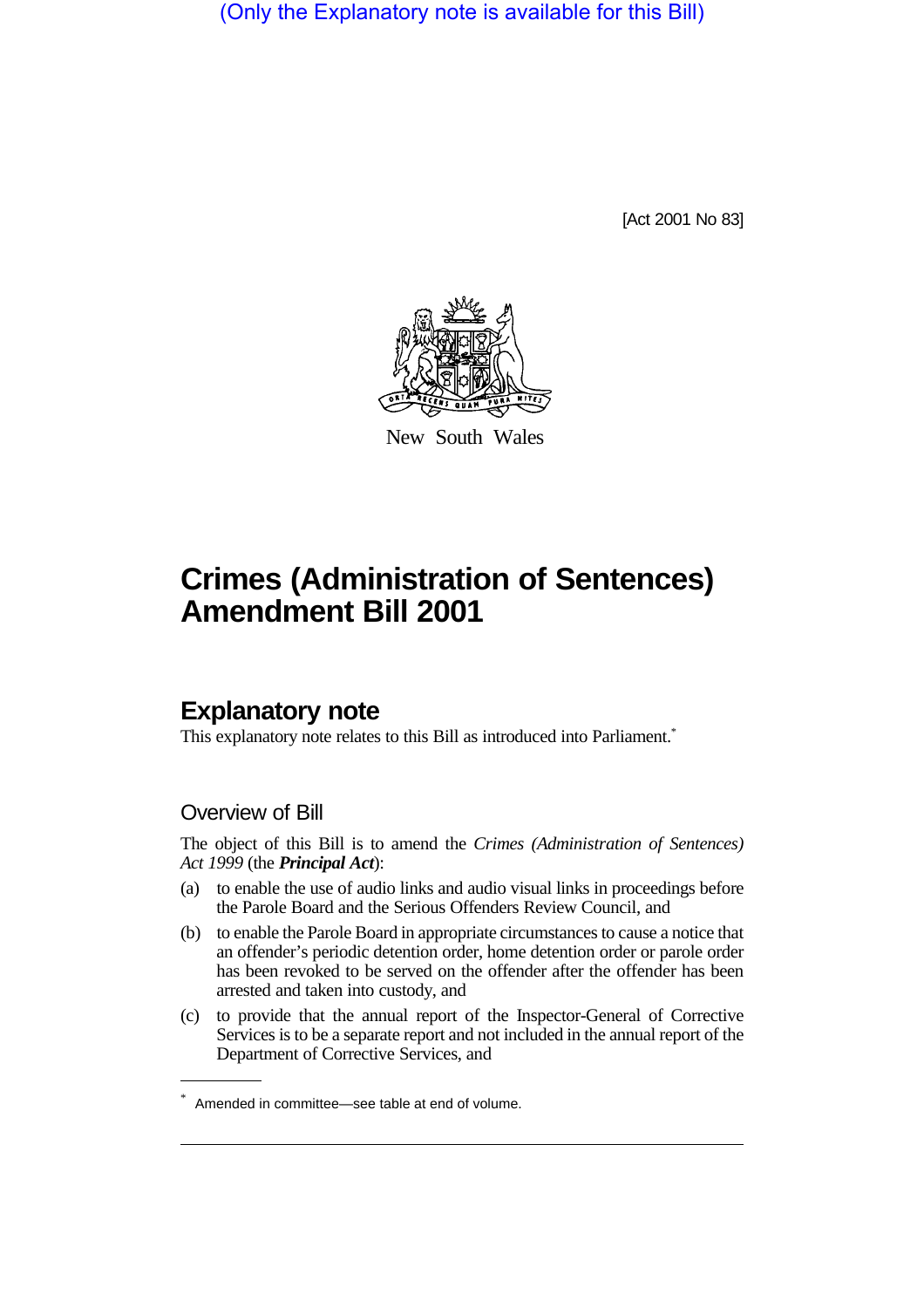Crimes (Administration of Sentences) Amendment Bill 2001 [Act 2001 No 83]

Explanatory note

- (d) to empower a correctional officer to provide assistance to police officers or officers of the Department of Juvenile Justice in the restraint, conveyance or detention of any person in their lawful custody, and
- (e) to make various other amendments to facilitate the administration of the Act or for the purposes of statute law revision.

### Outline of provisions

**Clause 1** sets out the name (also called the short title) of the proposed Act.

**Clause 2** provides for the commencement of the proposed Act on a day or days to be appointed by proclamation.

**Clause 3** is a formal provision giving effect to the amendments to the *Crimes (Administration of Sentences) Act 1999* set out in Schedule 1.

## **Schedule 1 Amendments**

**Schedule 1 [1]** inserts definitions of *audio link* and *audio visual link* into the Principal Act.

**Schedule 1 [2]** and **[5]** remove certain words from provisions of the Principal Act for the purposes of statute law revision to ensure consistency with other provisions of the Act.

**Schedule 1 [3]** reinstates a requirement that existed under the repealed *Correctional Centres Act 1952* that the governor of a correctional centre must refer to a Visiting Justice for determination any charge that an inmate has committed a correctional centre offence that is a major offence or a minor offence of a serious nature. Offences are classified as major or minor offences under the regulations. Currently, the governor of a correctional centre has a discretion as to whether to refer such a charge.

**Schedule 1 [4]** enables regulations to be made with respect to analyses of samples taken for the purpose of testing for the use of drugs or alcohol by an offender and the admission of certificates relating to those analyses as prima facie evidence in proceedings for a correctional centre offence.

**Schedule 1 [6]** provides that a community service order is taken to be in force for the purpose of enabling the determination of an application for its revocation.